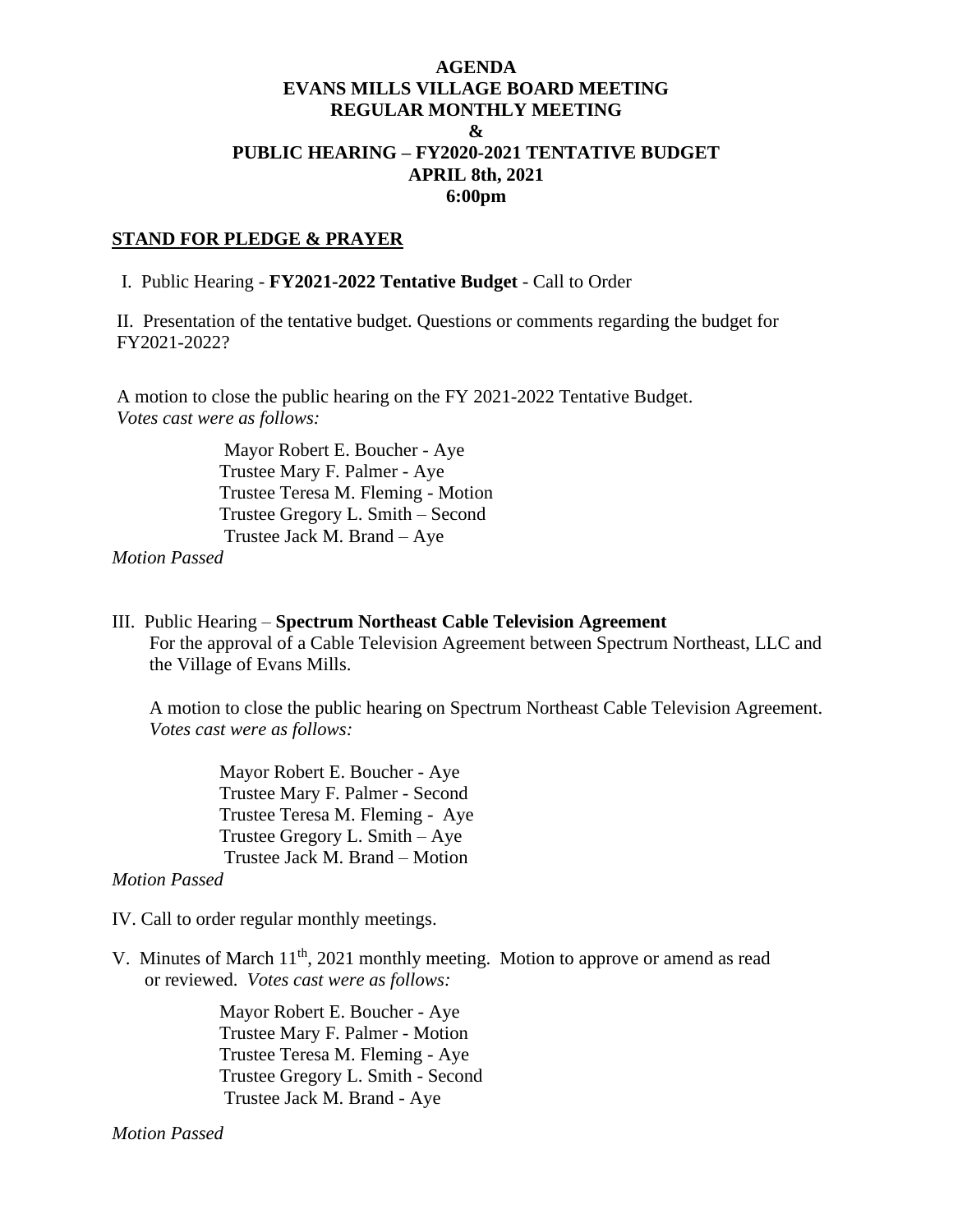### **COMMUNICATIONS & RECEIPTS:**

- 1. \$ 1,051.95 Refuse Sticker Receipts
- 2. \$ 29,503.81 Water Receipts
- 3. \$ 110.18 Penalties On Water Receipts
- 4. \$ 10,969.49 H2O Debt Receipts
- 5. \$ 49.79 Penalties On H2O Debt
- 6. \$ 15,324.34 -Sewer Rents
- 7. \$ 163.64 Penalties On Sewer Rents
- 8. \$ 1,591.35 American Towers, LLC Lease Agreement Rent Non Customer Monthly Rent - April 2020
- 9. \$ 410.79 American Towers, LLC Lease Agreement Rent Customer Monthly Rent – April 2020
- 10. \$ 1,957.96 Charter Communications
- 11. \$ 17,570.00 Auctions International Inc.
- 12. \$ 2.42 Interest General Fund 03/01/2020-03/31/2020
- 13. \$ 1.05 Interest Sewer Fund 03/01/2020-03/31/2020
- 14. \$ 0.41 Interest Water Tower Debt 03/01/2020-03/31/2020
- 15. \$ 0.77 Interest Water Fund 03/01/2020-03/31/2020
- 16. \$.03 Interest Trust & Agency Fund 03/01/2020-03/31/2020
- 17. \$.10 Interest HRA Fund 03/01/2020-03/31/2020

## **TOTAL REVENUE: \$ 78,708.08**

### **BUSINESS:**

## **AUDITED VOUCHERS:**

**GENERAL FUND:** A motion to pay bills on audited vouchers #42, claims #1-30, totaling \$11,226.35. *Votes cast were as follows:*

Mayor Robert E. Boucher - Aye Trustee Mary F. Palmer - Motion Trustee Teresa M. Fleming - Aye Trustee Gregory L. Smith – Aye Trustee Jack M. Brand – Second

### *Motion Passed*

**WATER FUND:** A motion to pay bills on audited voucher #43, claims #1-6, totaling \$1,129.28. *Votes cast were as follows:*

 Mayor Robert E. Boucher - Aye Trustee Mary F. Palmer - Motion Trustee Teresa M. Fleming - Aye Trustee Gregory L. Smith – Aye Trustee Jack M. Brand – Second

#### *Motion Passed*

**SEWER FUND:** A motion to pay bills on audited voucher #44, claims #1-5, totaling \$1,541.75. *Votes cast were as follows:*

Mayor Robert E. Boucher - Aye Trustee Mary F. Palmer - Motion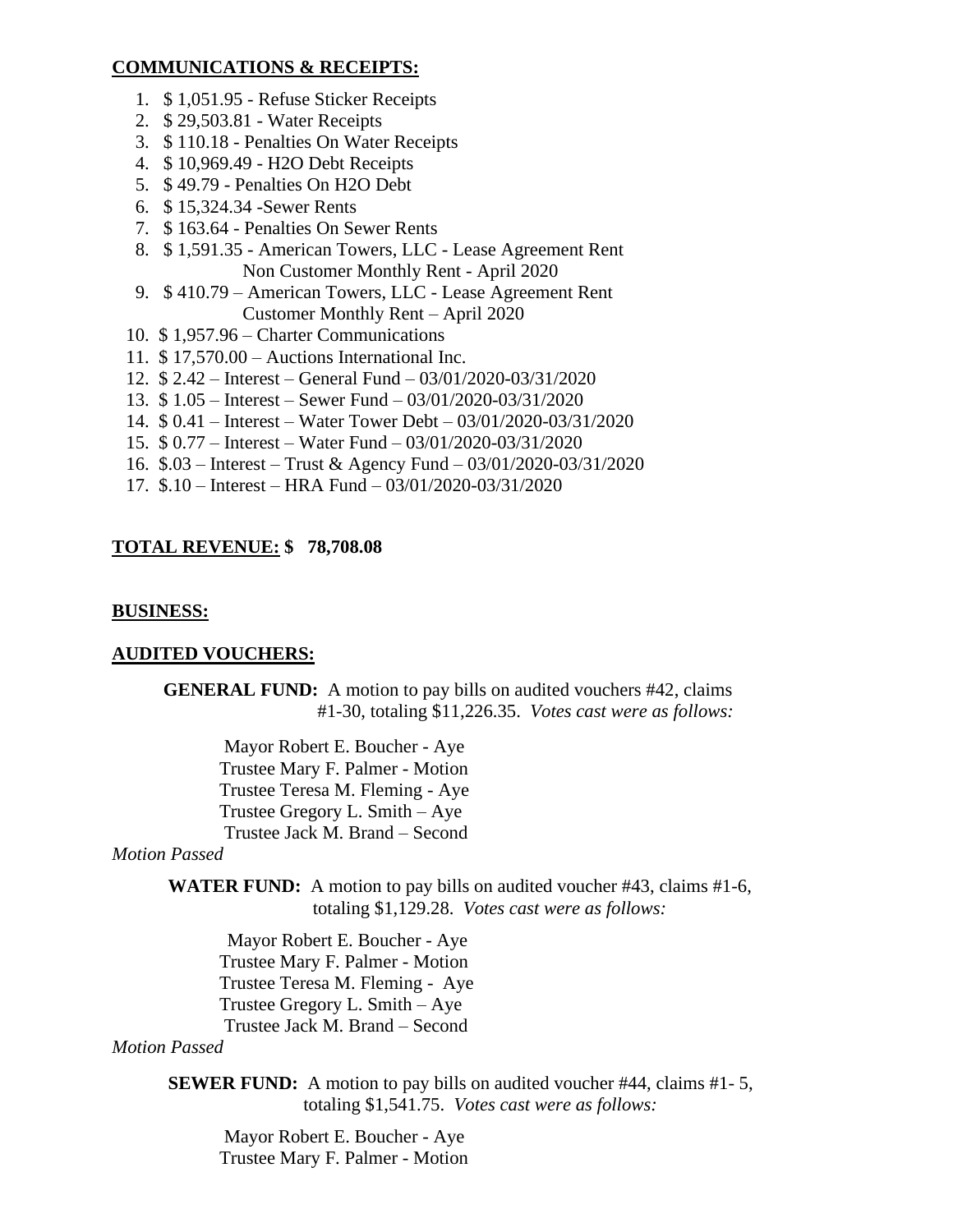Trustee Teresa M. Fleming - Aye Trustee Gregory L. Smith – Aye Trustee Jack M. Brand – Second

*Motion Passed*

*\*LIBRARY FUND: Village will submit bills on behalf of the Village Library on audited Voucher #45, totaling \$671.48. No votes to be cast.*

# **RESIDENT CONCERN:**

The Village is in receipt of a letter from Rachael Everett of South Main Street. The letter reads as follows: Good afternoon,

I am emailing the village to report a mice infestation at the house next door to us. We frequently see mice running over to our house from the vacant house next door. This has caused a huge mouse problem at our residence. We have had All Pest come in and set about 40 traps around our house in January and the problem is not going away. We also bought a cat in February to help with this issue. We are very clean people and I'm not sure what to do. I have been advised to report this problem to the village. I know you're already aware of the issues with the house next door but it needs to be condemned or torn down. I'm not sure of the steps to advocate for this, but I would be more than happy to come to a board meeting to discuss this.

Thank you, Rachael Everett 8465 S Main St. Evans Mills, NY 13637

# **UPDATE FROM DPW SUPERINTENDENT.**

Noble Street Sidewalk Repair Sale of Broom to Town of LeRay No Smoking Signs for Municipal Properties Tractor Broom – Give to Town of LeRay with the stipulation we can use if needed.

# **FULLER INSURANCE COMPANY – DPW LIABILITY**

According to our Insurance company: If the worker were using one of the plow trucks Vehicle & Traffic Law 1103b treats municipal vehicles engaged in snow & ice removal the same as police cars, ambulances and fire trucks inasmuch as they are considered emergency vehicles and are exempt from liability unless there is reckless disregard for persons or property. I've had in the past Town or Village trucks damage fences in the course of snow plowing and insurance was denied on the basis of VTL 1103b.

The homeowner does have the right to file a claim with their insurance company against the Village. They can complete and submit a 50e Notice of Claim (available in the office) and the Insurance Company will investigate; take statements; and determine if the Village is liable or not.

# **WATER TANK DIVER**

An estimate form Atlantic Underwater Services Inc. for the cleaning of one tank floor, removal of 33 anodes, and replace 5 anodes. The estimate totals \$5,800.00 The Village will supply all anodes and installation kits. *Votes cast were as follows:*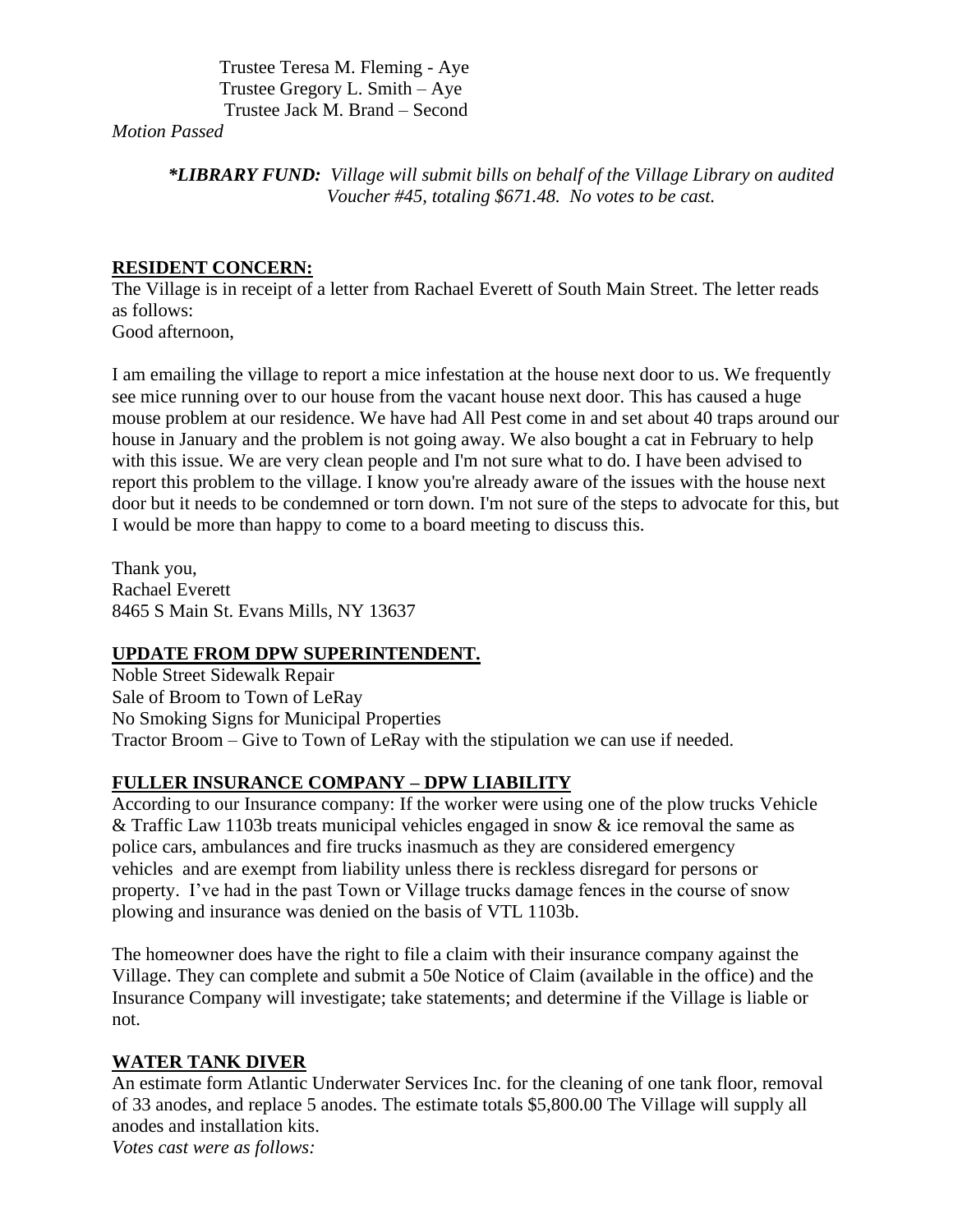Mayor Robert E. Boucher - Aye Trustee Mary F. Palmer - Motion Trustee Teresa M. Fleming - Aye Trustee Gregory L. Smith - Second Trustee Jack M. Brand – Aye

### *Motion Passed*

## **DEPARTMENT OF STATE: LOCAL LAW #1 OF 2020 – Reduce Speed on 6 Streets**

The Department of State has received the Village of Evans Mills Local Law #4 of 2021 VILLAGE SPEED LIMIT CHANGE. Local Law #4 of 2021 is now in effect.

## **UTILITY TERMINATION MORATORIUM LAW EXTENDED APRIL 1, 2021**

Due to this extention, the Village will not be able to relevy water charges onto this year's Village Tax bill. Sewer and property maintenance charges can still be relevied. A motion to relevy the amount of \$10,082.68 for the 2020-2021 year onto Village Taxes. *Votes cast were as follows:*

> Mayor Robert E. Boucher - Aye Trustee Mary F. Palmer - Aye Trustee Teresa M. Fleming - Aye Trustee Gregory L. Smith - Motion Trustee Jack M. Brand - Second

*Motion Passed*

# **HANDBOOK POLICIES & PROCEDURES**

The Village of Evans Mills has comprised a handbook of policies and procedures. A motion to approve and implement the Village of Evans Mills Handbook Policies & Procedures. *Votes cast were as follows:*

> Mayor Robert E. Boucher - Aye Trustee Mary F. Palmer - Aye Trustee Teresa M. Fleming - Second Trustee Gregory L. Smith - Aye Trustee Jack M. Brand – Motion

*Motion Passed*

## **EVANS MILLS PERMIT FEE SCHEDULE:**

A motion to approve the new fee schedule for permits in the Village of Evans Mills. *Votes cast were as follows:*

> Mayor Robert E. Boucher - Aye Trustee Mary F. Palmer - Motion Trustee Teresa M. Fleming - Second Trustee Gregory L. Smith - Aye Trustee Jack M. Brand – Aye

*Motion Passed*

## **THE WORKPLACE-SUMMER YOUTH PROGRAM REMINDER:**

The WorkPlace pays the wages of all summer youth workers that are placed within a business / agency, meaning **no cost to the business.** This program can benefit both businesses and youth, especially as our area begins reopening post-COVID. We are always looking for new businesses of all kinds to participate in our program! A motion to join the Summer Youth Program with the The Workplace. Office / Recreation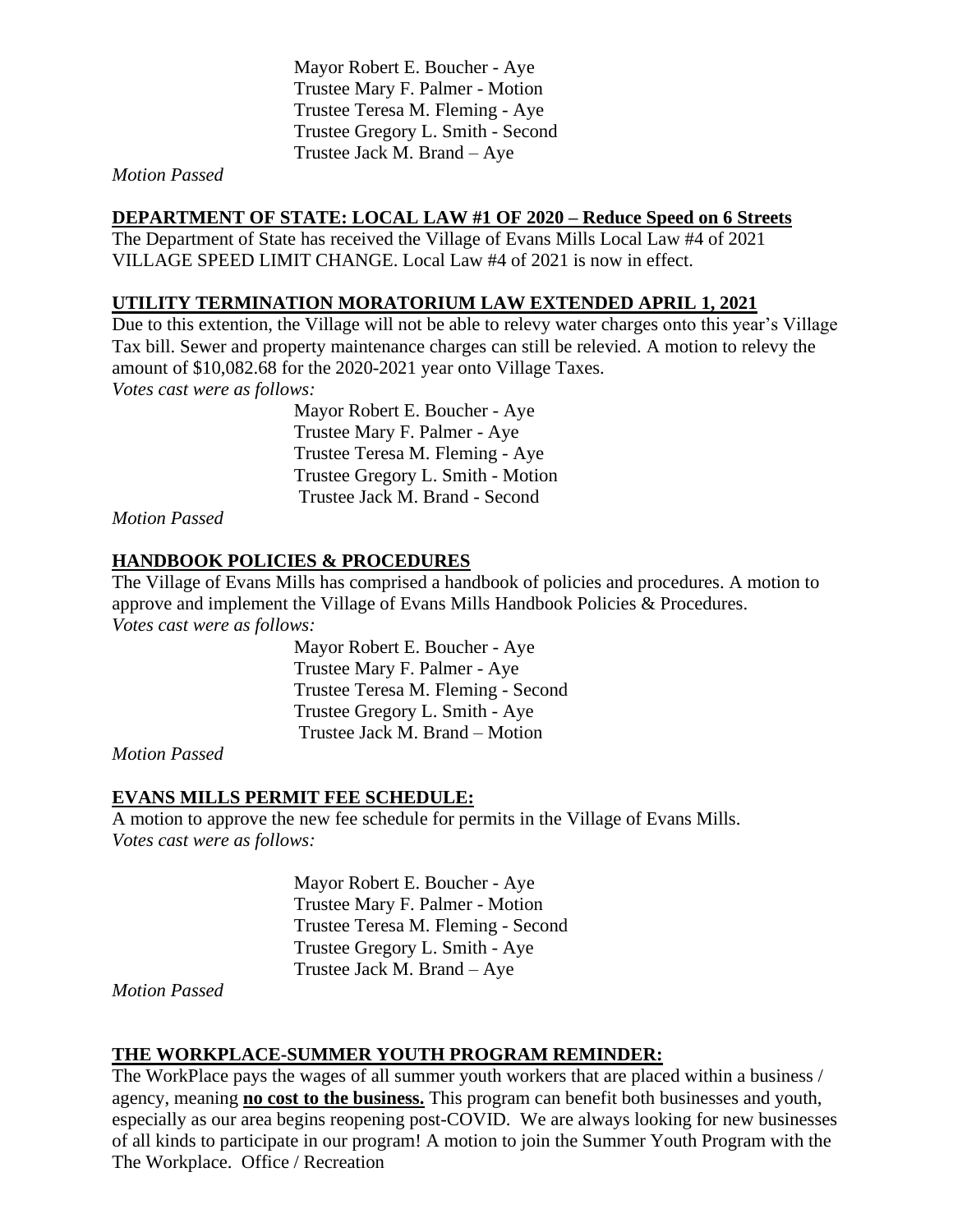Mayor Robert E. Boucher - Aye Trustee Mary F. Palmer - Motion Trustee Teresa M. Fleming - Aye Trustee Gregory L. Smith - Second Trustee Jack M. Brand – Aye

*Motion Passed*

# **WATER & SEWER INCREASES**

Due to Covid-19, The village board suspended the Water and Sewer increases for the fiscal year 2020-2021. A \$10 increase per unit per utility will now take effect starting June 1st, 2021. H20 Debt Rates will remain the same at .00250 cents per gallon. A motion to increase water and sewer rates.

*Votes cast were as follows:*

 Mayor Robert E. Boucher - Aye Trustee Mary F. Palmer - Aye Trustee Teresa M. Fleming - Second Trustee Gregory L. Smith - Aye Trustee Jack M. Brand - Motion

## **VILLAGE NOTARY PUBLIC:**

The Village of Evans Mills would like to offer Notary Public services during the hours of 9 AM - 1 PM Monday – Thursday in the Village Office, located at 8706 Noble Street, Evans Mills NY, 13637. Services will be FREE of charge to Village of Evans Mills residents. For non-residents, there will be a \$2.00 fee per person. A motion to offer Notary Public services in the Village of Evans Mills.

*Votes cast were as follows:*

 Mayor Robert E. Boucher - Aye Trustee Mary F. Palmer - Motion Trustee Teresa M. Fleming - Second Trustee Gregory L. Smith - Aye Trustee Jack M. Brand – Aye

*Motion Passed*

## **WILLIAMSON LAW BOOK COMPANY:**

A motion to purchase Municipal Accounting and Budget Preparation Software from Williamson Law Book Company at the price of \$6,995.00. Annual support \$1,295.00 with installation and training at \$100/hr.

*Votes cast were as follows:*

 Mayor Robert E. Boucher - Aye Trustee Mary F. Palmer - Motion Trustee Teresa M. Fleming - Second Trustee Gregory L. Smith - Aye Trustee Jack M. Brand – Aye

*Motion Passed*

## **VILLAGE RECREATION FIELDS:**

Lacross & Softball requests to use the Village fields. A motion to allow youth groups to use the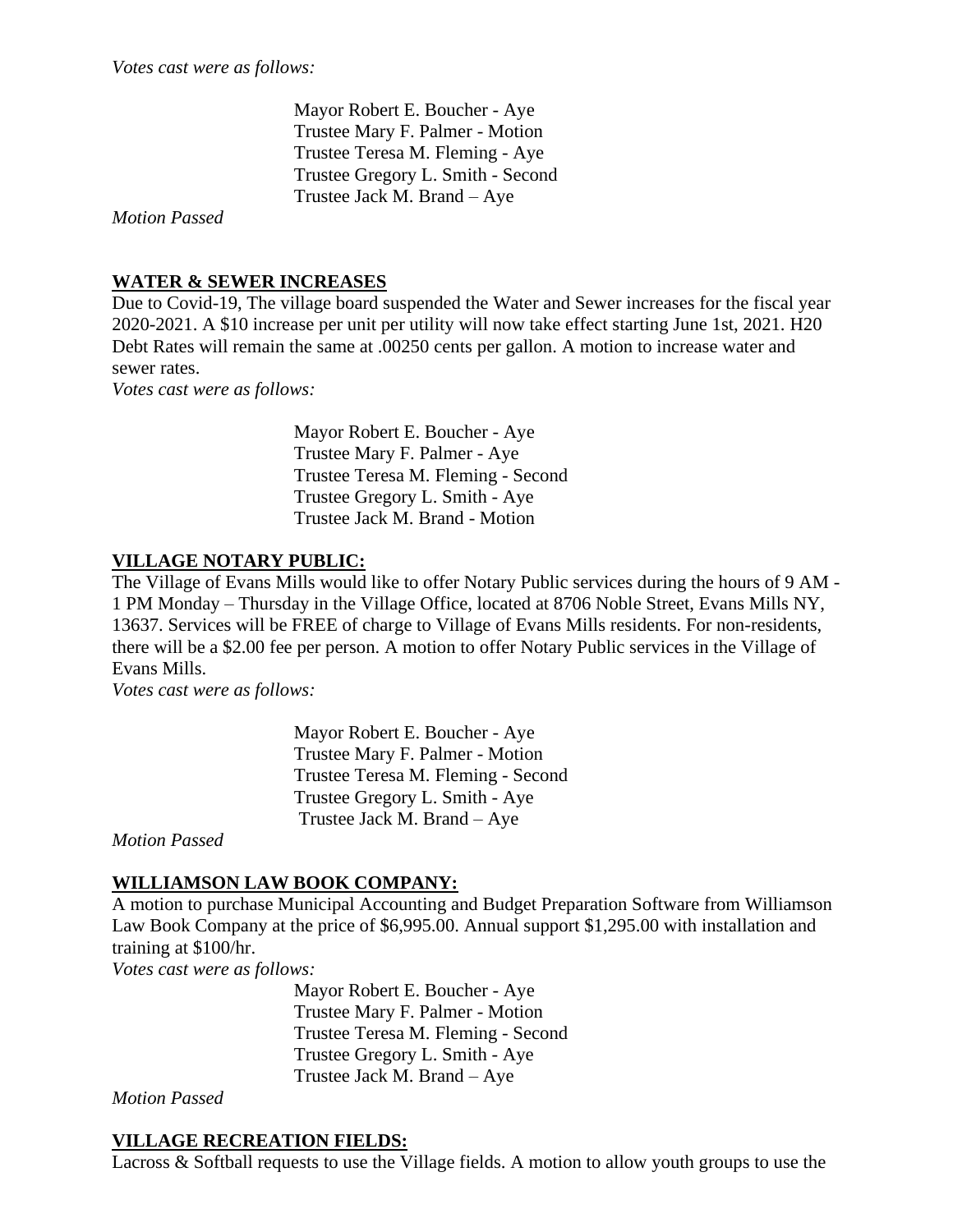Mayor Robert E. Boucher - Aye Trustee Mary F. Palmer - Aye Trustee Teresa M. Fleming - Motion Trustee Gregory L. Smith - Aye Trustee Jack M. Brand – Second

## *Motion Passed*

## **LEGALIZATION & LOCAL MUNICIPALITIES RIGHTS:**

### **Local Control**

- Opt-Out Authorization The legislation that will be approved later this week gives cities, villages and towns the ability to pass a local law by 12-31-21 to opt-out of allowing retail dispensaries or on-site establishments to locate within their boundaries. The local opt-out law would be subject to permissive referendum (i.e., a referendum via (a) petition of the local registered voters or (b) a resolution of the governing body requiring the local law be put to a vote of the residents). If a municipality opts out, the governing body could, at any point in the future, repeal the opt-out local law. Such repeal would also be subject to permissive referendum.
- . "Time, Place and Manner" Restrictions Cities, villages and towns that have not opted out of allowing retail dispensaries or on-site consumption sites to locate within their boundaries would be able to impose reasonable time, place and manner restrictions on those types of facilities. Other cannabis-related operations would be subject to local zoning regulations.
- Notification to Municipalities Not less than 30 days nor more than 270 days before filing an application with the state for licensure as an adult-use retail dispensary or an on-site consumption establishment, an applicant must notify the municipality in which the premises is located of the applicant's intent to file such an application.

#### **Local Revenue**

- In addition to a new 9% excise tax for state purposes, there would be a new 4% excise tax for local government purposes which would be imposed on the retail sale of adult-use cannabis products. The revenue from the 4% tax will be distributed quarterly to each county and each county will be entitled to retain 25% of such revenue. The remaining 75% of the revenue would be distributed quarterly by the counties to the cities, villages and towns within such county in which a retail dispensary is located in proportion to the sales of adult-use cannabis products by the retail dispensaries in such cities, villages and towns.
- Where a retail dispensary is located in a village within a town that also permits cannabis retail sales, then the county shall distribute the monies attributable to such retail dispensary to the town and village in such proportion as agreed upon by the governing body of such town and village or, in the absence of such an agreement, the money shall be evenly divided between the town and the village.